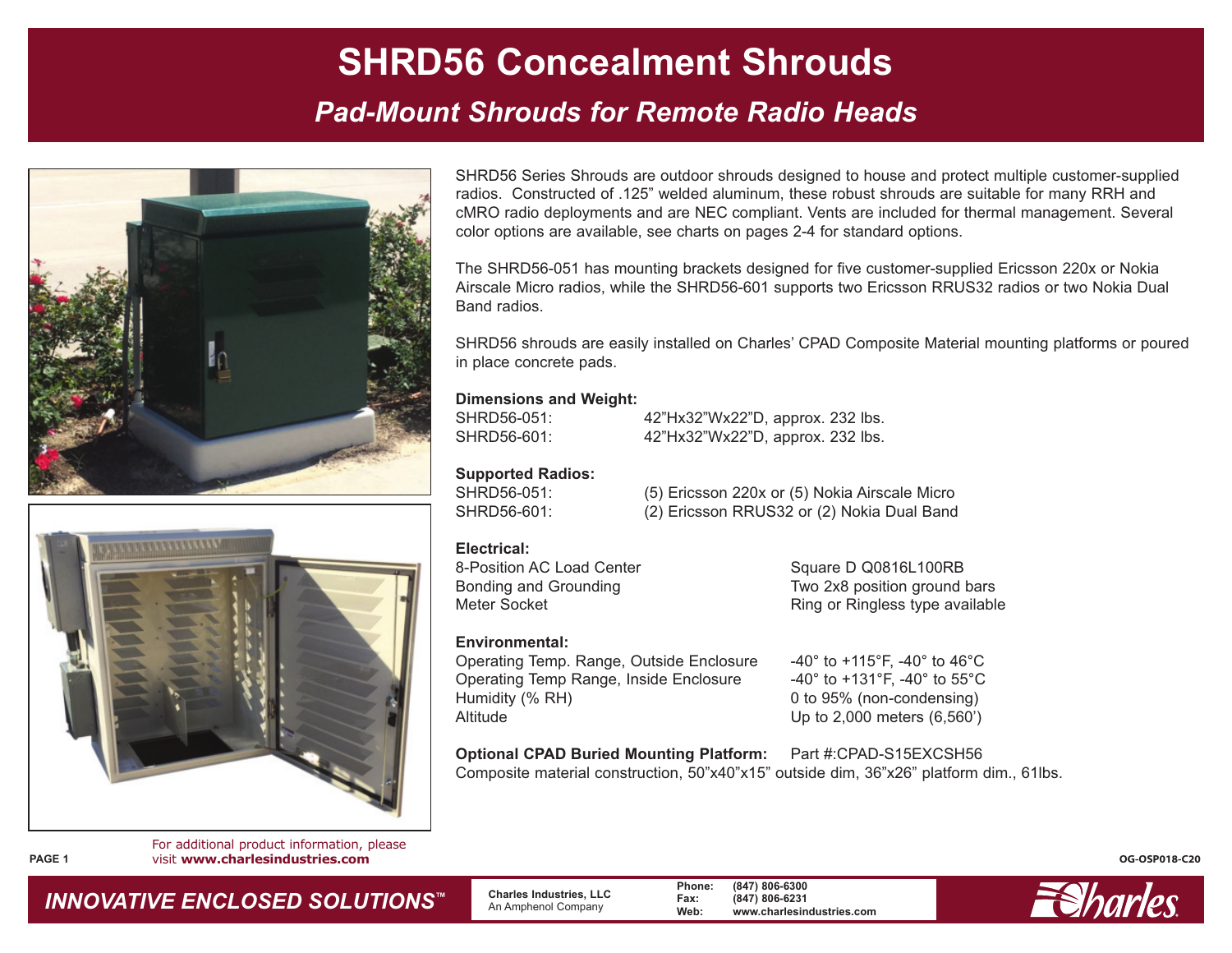### *Pad-Mount Shrouds for Remote Radio Heads*

#### **SHRD56-051 CONFIGURATIONS & COLOR OPTIONS**

| <b>PART NUMBER</b> | <b>OVERALL</b><br><b>DIM.</b> (in.) | <b>RADIOS SUPPORTED</b>                       | <b>COLOR</b>               | <b>LOAD CENTER</b>                  | <b>POWER SUPPLY</b><br><b>MOUNTING</b>                                      | <b>THERMAL</b><br><b>SPECS</b> | <b>WEIGHT</b><br><b>EMPTY</b><br>(Ibs.) |
|--------------------|-------------------------------------|-----------------------------------------------|----------------------------|-------------------------------------|-----------------------------------------------------------------------------|--------------------------------|-----------------------------------------|
| SHRD56-051A8GB1    | 42x32x22                            | (5) Ericsson 220x or (5) Nokia Airscale Micro | Off White                  |                                     | 8 Position & Ring Type Meter Socket   (1) Delta 1kW or Eltek 650W Rectifier | Vented                         | 232                                     |
| SHRD56-051D8GB1    | 42x32x22                            | (5) Ericsson 220x or (5) Nokia Airscale Micro | Gray, RAL7035              |                                     | 8 Position & Ring Type Meter Socket   (1) Delta 1kW or Eltek 650W Rectifier | Vented                         | 232                                     |
| SHRD56-051F8GB1    | 42x32x22                            | (5) Ericsson 220x or (5) Nokia Airscale Micro | <b>Black</b>               |                                     | 8 Position & Ring Type Meter Socket   (1) Delta 1kW or Eltek 650W Rectifier | Vented                         | 232                                     |
| SHRD56-051G8GB1    | 42x32x22                            | (5) Ericsson 220x or (5) Nokia Airscale Micro | <b>National Park Brown</b> |                                     | 8 Position & Ring Type Meter Socket   (1) Delta 1kW or Eltek 650W Rectifier | Vented                         | 232                                     |
| SHRD56-051H8GB1    | 42x32x22                            | (5) Ericsson 220x or (5) Nokia Airscale Micro | Hunter Green               | 8 Position & Ring Type Meter Socket | (1) Delta 1kW or Eltek 650W Rectifier                                       | Vented                         | 232                                     |
| SHRD56-051I8GB1    | 42x32x22                            | (5) Ericsson 220x or (5) Nokia Airscale Micro | <b>Blue Green</b>          | 8 Position & Ring Type Meter Socket | (1) Delta 1kW or Eltek 650W Rectifier                                       | Vented                         | 232                                     |
| SHRD56-051A8GB2    | 42x32x22                            | (5) Ericsson 220x or (5) Nokia Airscale Micro | Off White                  | 8 Position                          | (1) Delta 1kW or Eltek 650W Rectifier                                       | Vented                         | 225                                     |
| SHRD56-051D8GB2    | 42x32x22                            | (5) Ericsson 220x or (5) Nokia Airscale Micro | Gray, RAL7035              | 8 Position                          | (1) Delta 1kW or Eltek 650W Rectifier                                       | Vented                         | 225                                     |
| SHRD56-051F8GB2    | 42x32x22                            | (5) Ericsson 220x or (5) Nokia Airscale Micro | <b>Black</b>               | 8 Position                          | (1) Delta 1kW or Eltek 650W Rectifier                                       | Vented                         | 225                                     |
| SHRD56-051G8GB2    | 42x32x22                            | (5) Ericsson 220x or (5) Nokia Airscale Micro | National Park Brown        | 8 Position                          | (1) Delta 1kW or Eltek 650W Rectifier                                       | Vented                         | 225                                     |
| SHRD56-051H8GB2    | 42x32x22                            | (5) Ericsson 220x or (5) Nokia Airscale Micro | <b>Hunter Green</b>        | 8 Position                          | (1) Delta 1kW or Eltek 650W Rectifier                                       | Vented                         | 225                                     |
| SHRD56-051I8GB2    | 42x32x22                            | (5) Ericsson 220x or (5) Nokia Airscale Micro | <b>Blue Green</b>          | 8 Position                          | (1) Delta 1kW or Eltek 650W Rectifier                                       | Vented                         | 225                                     |

**PAGE 2 OG-OSP018-C20**

**INNOVATIVE ENCLOSED SOLUTIONS™** Charles Industries, LLC Phone: (847) 806-6300<br>An Amphenol Company Web: www.charlesindustries.com

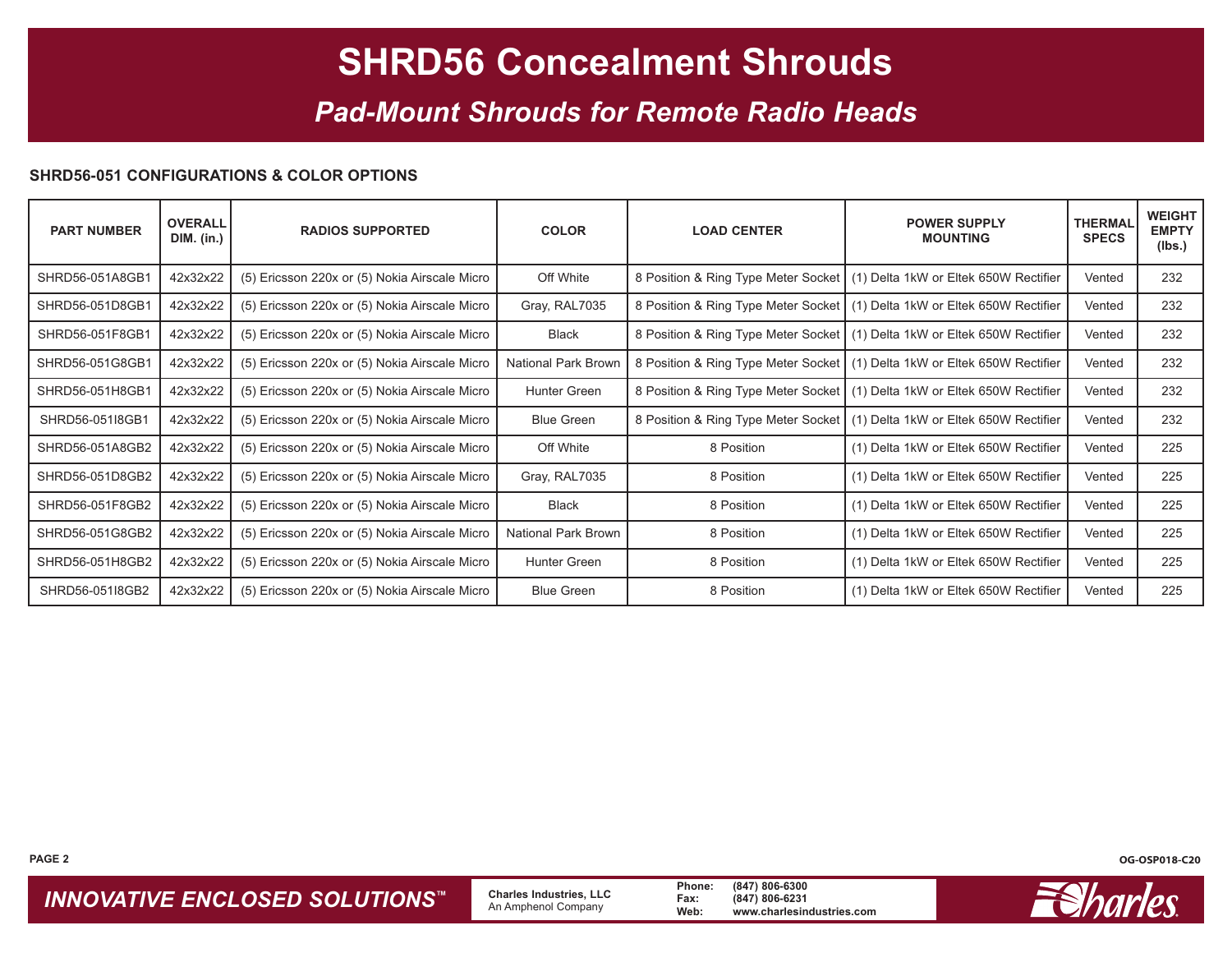### *Pad-Mount Shrouds for Remote Radio Heads*

#### **SHRD56-601 CONFIGURATIONS & COLOR OPTIONS**

| <b>PART NUMBER</b> | <b>OVERALL</b><br><b>DIM.</b> (in.) | <b>RADIOS SUPPORTED</b> | <b>COLOR</b>        | <b>LOAD CENTER</b>                 | <b>THERMAL</b><br><b>SPECS</b> | <b>INTEGRATED</b><br><b>POWER</b> | <b>WEIGHT EMPTY</b><br>(Ibs.) |
|--------------------|-------------------------------------|-------------------------|---------------------|------------------------------------|--------------------------------|-----------------------------------|-------------------------------|
| SHRD56-601A2GB1    | 42x32x22                            | (2) Ericsson RRUS32     | Off White           | 8 Position & Ringless Meter Socket | Vented                         | None                              | 232                           |
| SHRD56-601D2GB1    | 42x32x22                            | (2) Ericsson RRUS32     | Gray, RAL7035       | 8 Position & Ringless Meter Socket | Vented                         | None                              | 232                           |
| SHRD56-601F2GB1    | 42x32x22                            | (2) Ericsson RRUS32     | <b>Black</b>        | 8 Position & Ringless Meter Socket | Vented                         | None                              | 232                           |
| SHRD56-601G2GB1    | 42x32x22                            | (2) Ericsson RRUS32     | National Park Brown | 8 Position & Ringless Meter Socket | Vented                         | None                              | 232                           |
| SHRD56-601H2GB1    | 42x32x22                            | (2) Ericsson RRUS32     | Hunter Green        | 8 Position & Ringless Meter Socket | Vented                         | None                              | 232                           |
| SHRD56-601I2GB1    | 42x32x22                            | (2) Ericsson RRUS32     | <b>Blue Green</b>   | 8 Position & Ringless Meter Socket | Vented                         | None                              | 232                           |
| SHRD56-601A2GB2    | 42x32x22                            | (2) Ericsson RRUS32     | Off White           | 8 Position                         | Vented                         | None                              | 225                           |
| SHRD56-601D2GB2    | 42x32x22                            | (2) Ericsson RRUS32     | Gray, RAL7035       | 8 Position                         | Vented                         | None                              | 225                           |
| SHRD56-601F2GB2    | 42x32x22                            | (2) Ericsson RRUS32     | <b>Black</b>        | 8 Position                         | Vented                         | None                              | 225                           |
| SHRD56-601G2GB2    | 42x32x22                            | (2) Ericsson RRUS32     | National Park Brown | 8 Position                         | Vented                         | None                              | 225                           |
| SHRD56-601H2GB2    | 42x32x22                            | (2) Ericsson RRUS32     | Hunter Green        | 8 Position                         | Vented                         | None                              | 225                           |
| SHRD56-601I2GB2    | 42x32x22                            | (2) Ericsson RRUS32     | <b>Blue Green</b>   | 8 Position                         | Vented                         | None                              | 225                           |
| SHRD56-601A2GN1    | 42x32x22                            | (2) Ericsson RRUS32     | Off White           | None                               | Vented                         | None                              | 225                           |
| SHRD56-601D2GN1    | 42x32x22                            | (2) Ericsson RRUS32     | Gray, RAL7035       | None                               | Vented                         | None                              | 225                           |
| SHRD56-601F2GN1    | 42x32x22                            | (2) Ericsson RRUS32     | <b>Black</b>        | None                               | Vented                         | None                              | 225                           |
| SHRD56-601G2GN1    | 42x32x22                            | (2) Ericsson RRUS32     | National Park Brown | None                               | Vented                         | None                              | 225                           |
| SHRD56-601H2GN1    | 42x32x22                            | (2) Ericsson RRUS32     | Hunter Green        | None                               | Vented                         | None                              | 225                           |
| SHRD56-601I2GN1    | 42x32x22                            | (2) Ericsson RRUS32     | <b>Blue Green</b>   | None                               | Vented                         | None                              | 225                           |

**INNOVATIVE ENCLOSED SOLUTIONS™** Charles Industries, LLC Phone: (847) 806-6300<br>An Amphenol Company Web: www.charlesindustries.com

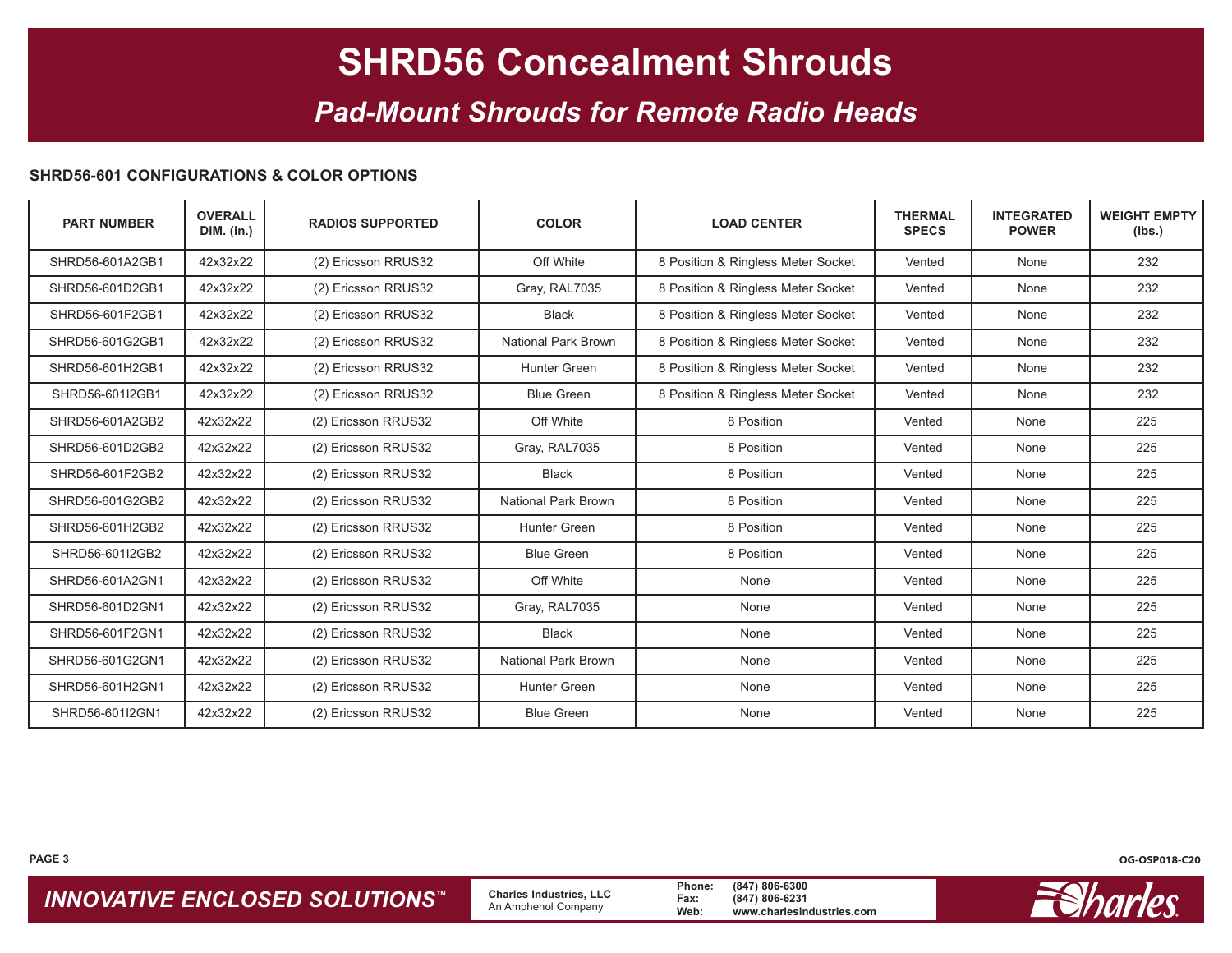### *Pad-Mount Shrouds for Remote Radio Heads*

#### **SHRD56-601 CONFIGURATIONS & COLOR OPTIONS** *(continued)*

| <b>PART NUMBER</b> | <b>OVERALL</b><br><b>DIM.</b> (in.) | <b>RADIOS SUPPORTED</b>                                            | <b>COLOR</b>        | <b>LOAD CENTER</b>                  | <b>THERMAL</b><br><b>SPECS</b> | <b>INTEGRATED</b><br><b>POWER</b> | <b>WEIGHT EMPTY</b><br>(lbs.) |
|--------------------|-------------------------------------|--------------------------------------------------------------------|---------------------|-------------------------------------|--------------------------------|-----------------------------------|-------------------------------|
| SHRD56-601A3GB1    | 42x32x22                            | Any Combination of (2)<br>Nokia 4x30, 4x45 or Dual Band            | Off White           | 8 Position & Ringless Meter Socket  | Vented                         | None                              | 232                           |
| SHRD56-601G3GB1    | 42x32x22                            | Any Combination of (2)<br>Nokia 4x30, 4x45 or Dual Band            | National Park Brown | 8 Position & Ringless Meter Socket  | Vented                         | None                              | 232                           |
| SHRD56-601H3GB1    | 42x32x22                            | Any Combination of (2)<br>Nokia 4x30, 4x45 or Dual Band            | Hunter Green        | 8 Position & Ringless Meter Socket  | Vented                         | None                              | 232                           |
| SHRD56-601A3GB3    | 42x32x22                            | Any Combination of (2)<br>Nokia 4x30, 4x45 or Dual Band            | Off White           | 8 Position & Ring Type Meter Socket | Vented                         | None                              | 232                           |
| SHRD56-601D3GB3    | 42x32x22                            | Any Combination of (2)<br>Nokia 4x30, 4x45 or Dual Band            | Gray, RAL7035       | 8 Position & Ring Type Meter Socket | Vented                         | None                              | 232                           |
| SHRD56-601F3GB3    | 42x32x22                            | Any Combination of (2)<br>Nokia 4x30, 4x45 or Dual Band            | <b>Black</b>        | 8 Position & Ring Type Meter Socket | Vented                         | None                              | 232                           |
| SHRD56-601G3GB3    | 42x32x22                            | Any Combination of (2)<br>Nokia 4x30, 4x45 or Dual Band            | National Park Brown | 8 Position & Ring Type Meter Socket | Vented                         | None                              | 232                           |
| SHRD56-601H3GB3    | 42x32x22                            | Any Combination of (2)<br>Nokia 4x30, 4x45 or Dual Band            | Hunter Green        | 8 Position & Ring Type Meter Socket | Vented                         | None                              | 232                           |
| SHRD56-601ATGB1    | 42x32x22                            | Any Combination of (2) Ericcsson<br>8843, 4449, 4478, 4426 or 4415 | Off White           | 8 Position & Ringless Meter Socket  | Vented                         | None                              | 175                           |
| SHRD56-601DTGB1    | 42x32x22                            | Any Combination of (2) Ericcsson<br>8843, 4449, 4478, 4426 or 4415 | Gray, RAL7035       | 8 Position & Ringless Meter Socket  | Vented                         | None                              | 175                           |
| SHRD56-601FTGB1    | 42x32x22                            | Any Combination of (2) Ericcsson<br>8843, 4449, 4478, 4426 or 4415 | <b>Black</b>        | 8 Position & Ringless Meter Socket  | Vented                         | None                              | 175                           |
| SHRD56-601GTGB1    | 42x32x22                            | Any Combination of (2) Ericcsson<br>8843, 4449, 4478, 4426 or 4415 | National Park Brown | 8 Position & Ringless Meter Socket  | Vented                         | None                              | 175                           |

**INNOVATIVE ENCLOSED SOLUTIONS™** Charles Industries, LLC Phone: (847) 806-6300<br>An Amphenol Company Web: www.charlesindustries.com



**PAGE 4 OG-OSP018-C20**